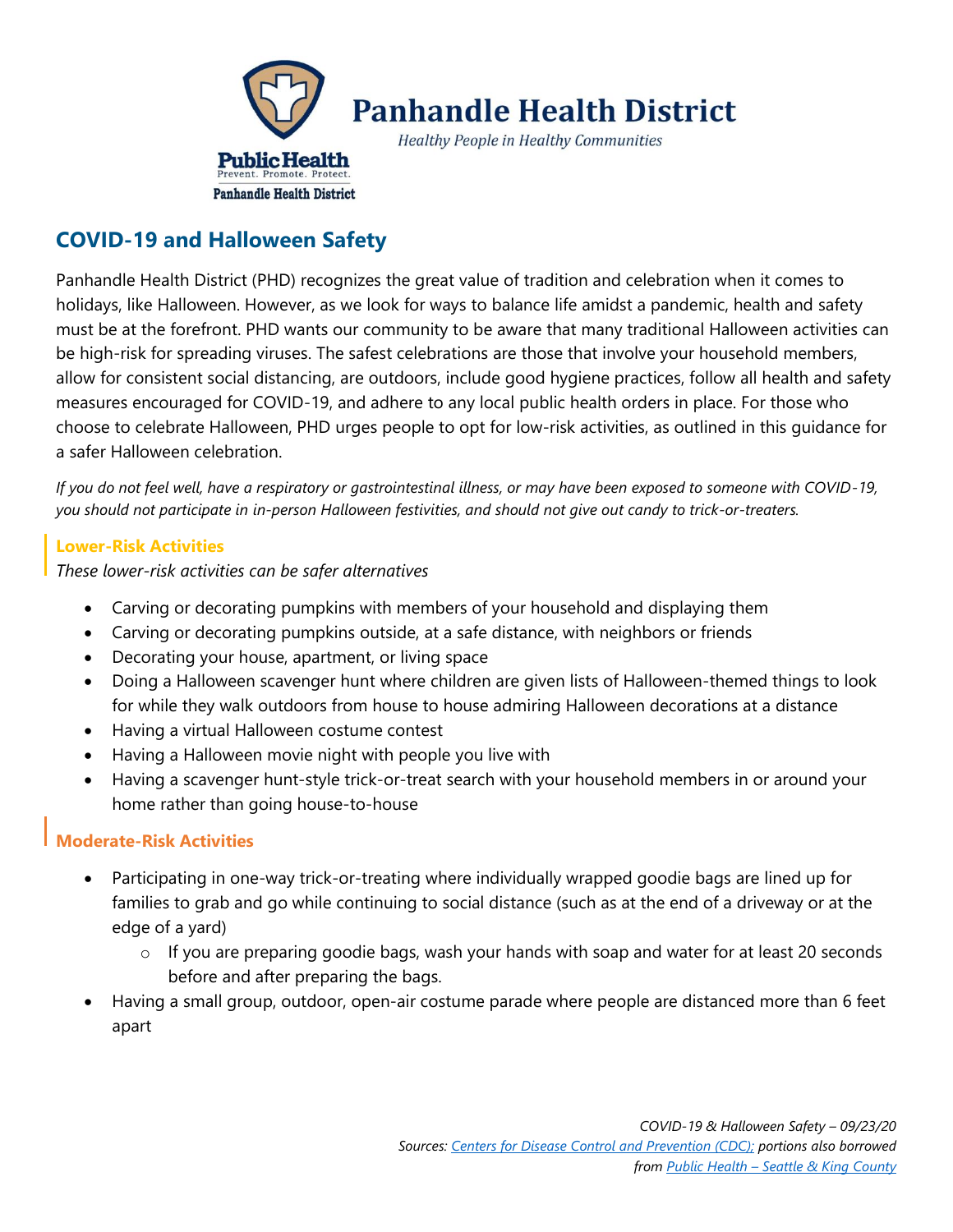- Attending a costume party held outdoors where protective masks are used and people can remain more than 6 feet apart
	- $\circ$  A costume mask (such as for Halloween) is not a substitute for a cloth mask. A costume mask should not be used unless it is made of two or more layers of breathable fabric that covers the mouth and nose and doesn't leave gaps around the face.
	- $\circ$  Do not wear a costume mask over a protective cloth mask because it can be dangerous if the costume mask makes it hard to breathe. Instead, consider using a Halloween-themed cloth mask.
- Going to an open-air, one-way, walk-through haunted forest where appropriate mask use is enforced, and people can remain more than 6 feet apart
	- $\circ$  If screaming will likely occur, greater distancing is advised. The greater the distance, the lower the risk of spreading a respiratory virus.
- Visiting pumpkin patches or orchards where people use hand sanitizer before touching pumpkins or picking apples, wearing masks is encouraged or enforced, and people are able to maintain social distancing
- Having an outdoor Halloween movie night with local family friends with people spaced at least 6 feet apart
	- $\circ$  If screaming will likely occur, greater distancing is advised. The greater the distance, the lower the risk of spreading a respiratory virus.
- Lower your risk by following CDC's recommendations on **[hosting gatherings or cook-outs](https://www.cdc.gov/coronavirus/2019-ncov/daily-life-coping/personal-social-activities.html#:~:text=Attending%20an%20event%20or%20gathering,-Prepare%20before%20you&text=Prioritize%20attending%20outdoor%20activities%20over,%25%20alcohol%2C%20and%20drinking%20water.)**

### **Higher-Risk Activities**

*Avoid these higher-risk activities to help prevent the spread of the virus that causes COVID-19*

- Participating in traditional trick-or-treating where treats are handed to children who go door-to-door
- Having trunk-or-treat where treats are handed out from trunks of cars lined up in crowded parking lots
- Attending crowded costume parties held indoors
- Going to an indoor haunted house where people may be crowded together and screaming
- Going on hayrides or tractor rides with people who are not in your household
- Using alcohol or drugs, which can cloud judgement and increase risky behaviors
- Traveling to a rural fall festival that is not in your community if you live in an area with community spread of COVID-19

**While trick-or-treating falls under a high-risk activity, which is not recommended in communities with widespread COVID-19 transmission, if you are opting to trick-or-treat, or hand out treats, please consider the following:**